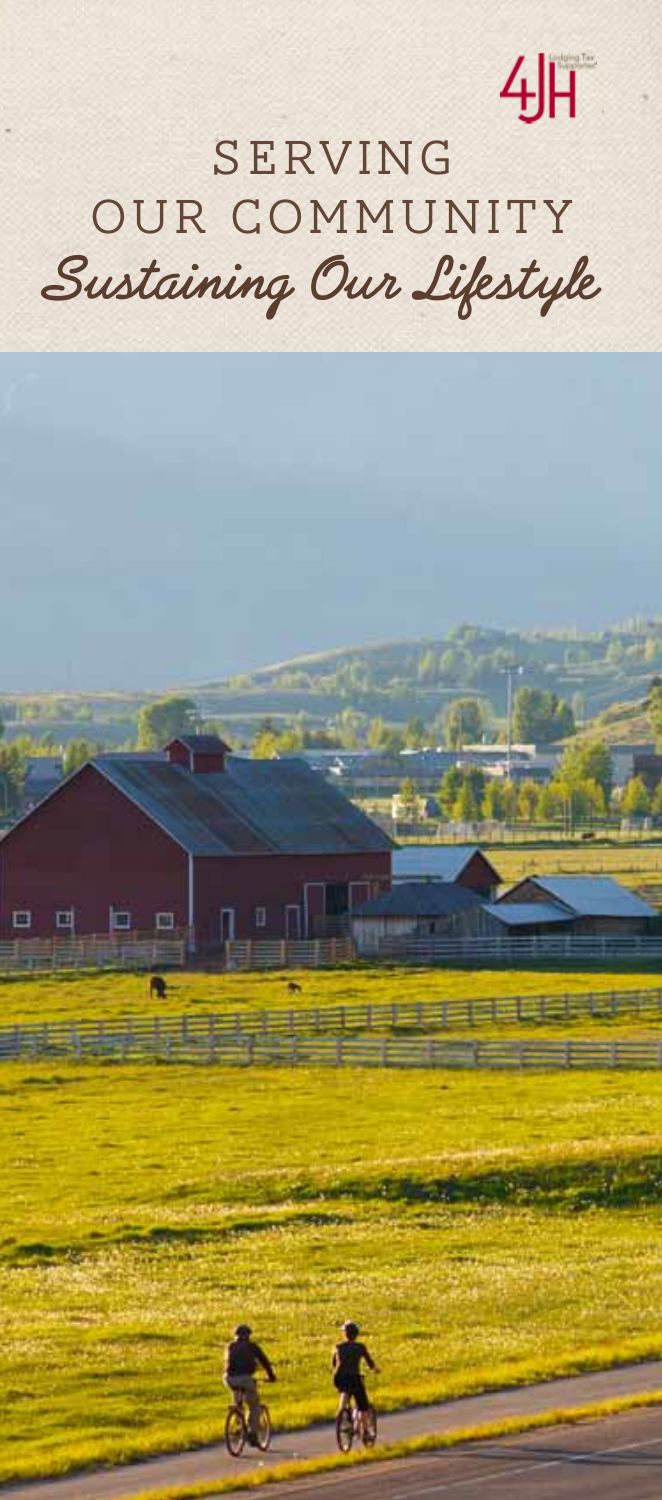

## WHAT IS THE LODGING TAX?

Many of the public and visitor services enjoyed by the community are funded in part by the 2% lodging tax. Approved by the voters is 2010, the money is collected from tourists visiting the valley. Of these revenues, 40% are allocated to Teton County and the Town of Jackson Governments to sustain and maintain local and visitor amenities and offset additional visitor impacts and needs. The remaining 60% is allocated to the Jackson Hole Travel and Tourism Joint Powers Board, responsible for generating tourism to our community that is consistent with shared values in our community.

#### Town & County Supported PROJECTS - 40% FUNDED

The local governments of Teton County and the Town of Jackson are responsible for 40% of the funds collected through the lodging tax. The funds are designated by State statute requiring that 30% of funds are to be used to address visitor impact services while 10% of the funds may be used to support general government services.

Visitor Impact Services Funds (30%) are generally allocated to support local government services that are needed to support visitor amenities, but are also utilized by residents: Parks and Recreation, Pathways and Pathways maintenance, and START/public transit.

GENERAL FUNDS (10%) The remaining 10% of funds collected are controlled by the Town Council and County Commissioners and are used within their general funds, as they deem necessary.

### JACKSON HOLE TRAVEL & TOURISM BOARD

The Jackson Hole Travel & Tourism Joint Powers board was established, and its members are appointed, by the Jackson Town Council and the Board of County Commissioners to carry out the statutory requirements to use 60% of lodging tax funds collected for marketing and promotion of the area. Their mandate is to focus their efforts on promoting visitation for the Spring, Fall and Winter seasons. Their efforts include the support of community events that will not only attract outside visitors, but engage our local community in arts, education, recreation and culture.



Promoting a complete Pathways system, safer streets and great trails for Jackson Hole.

 $USAGE:$  The Pathways Wayfinding Signage program will install improved directional signs, trailhead kiosks, pathway use guidelines, and informational signs to provide residents and visitors a safer, more convenient, and more enjoyable pathway experience. The signage is being designed and fabricated locally, with installation starting in spring 2013.



Serving the community the youth and adult recre-ation and instructional opportunities.

USAGE: Lodging tax funds are being used by Teton County/Jackson Parks & Recreation for downtown services and beautification projects. Additionally, the department uses funds to purchase equipment to maintain area pathways and for snow removal efforts on town sidewalks. These services benefit visitors and residents alike. The use of lodging tax dollars to support these efforts reduces the amount of other government general revenue required for these services.



Providing our local community and visitors with sustainable, comfortable, and reliable public transportation service year-round.

USAGE: Public transit is an important service for residents, commuters and visitors. The use of lodging tax dollars has allowed START service to expand by adding new transit service within the Town of Jackson, between the Town and Teton Village, and to the National Museum of Wildlife Art and other locations on North Highway 89. Lodging Tax funds are also supporting the general operations of START, a service that provides public transit to over 850,000 riders each year.